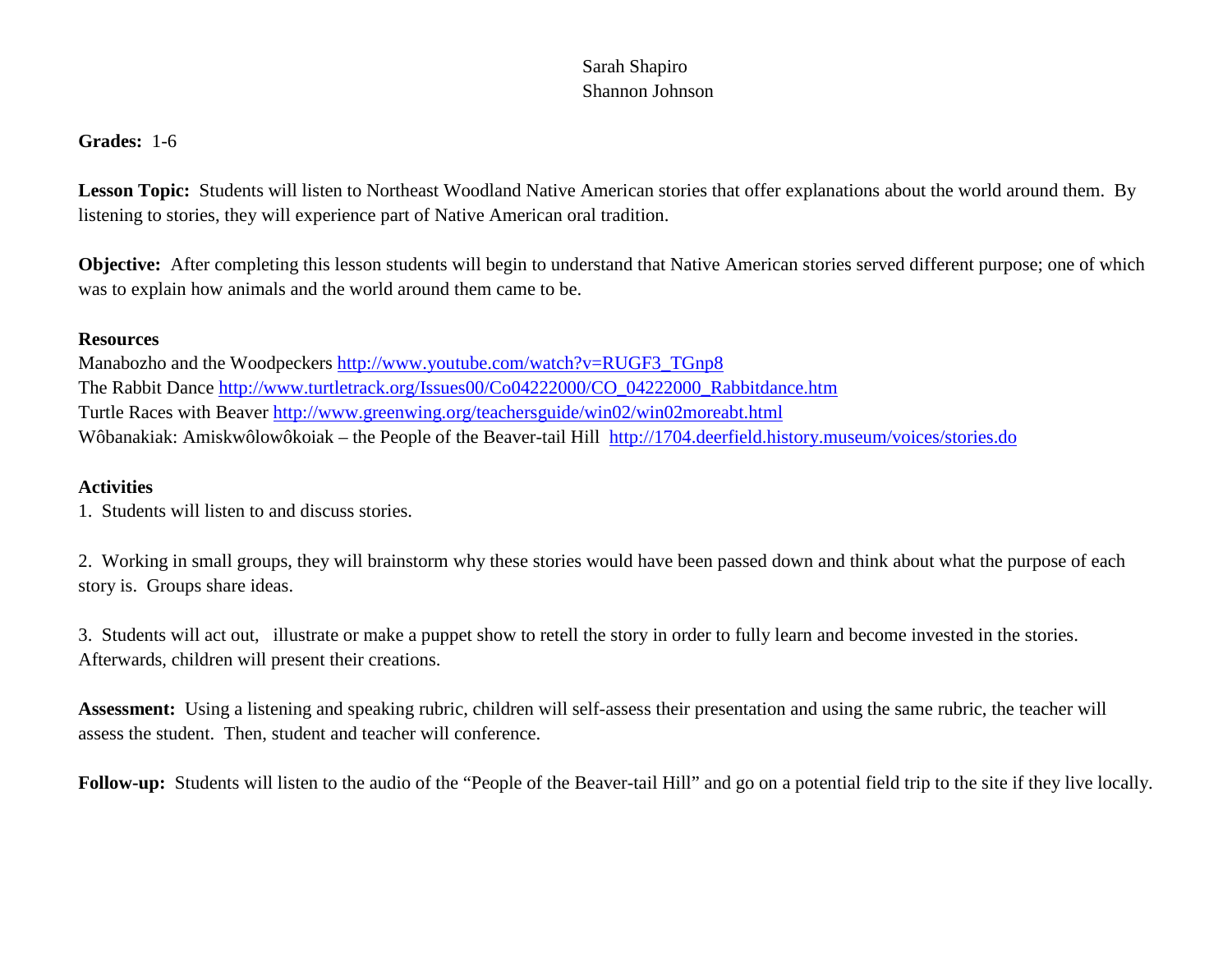| RUBRIC<br>for<br>R E S E N T A T I O N<br>P B L<br>P<br>(for grades 3-5; Common Core ELA aligned) |                                                                                                                                                                                                      |                                                                                                                                                                                                                                      |                                                                                                                                                                                                                              |                                                 |  |  |  |
|---------------------------------------------------------------------------------------------------|------------------------------------------------------------------------------------------------------------------------------------------------------------------------------------------------------|--------------------------------------------------------------------------------------------------------------------------------------------------------------------------------------------------------------------------------------|------------------------------------------------------------------------------------------------------------------------------------------------------------------------------------------------------------------------------|-------------------------------------------------|--|--|--|
|                                                                                                   | <b>Below Standard</b>                                                                                                                                                                                | <b>Approaching Standard</b>                                                                                                                                                                                                          | <b>At Standard</b>                                                                                                                                                                                                           | <b>Above</b><br><b>Standard</b><br>$\checkmark$ |  |  |  |
| <b>Explanation of</b><br><b>Ideas &amp;</b><br>Information                                        | □uses inappropriate facts and irrelevant<br>details to support main ideas                                                                                                                            | • chooses some facts and details that<br>support main ideas, but there may not<br>be enough, or some are irrelevant                                                                                                                  | $\cdot$ chooses appropriate facts and relevant,<br>descriptive details to support main ideas<br>and themes (CC 3-5.SL.4)                                                                                                     |                                                 |  |  |  |
| Organization                                                                                      | · does not include everything required in<br>presentation<br>• presents ideas in an order that does not<br>make sense<br>• does not plan timing of presentation<br>well; it is too short or too long | • includes almost everything required in<br>presentation<br>• tries to present ideas in an order, but it<br>doesn't always makes sense<br>• presents for the right length of time,<br>but some parts may be too short or too<br>long | $\cdot$ includes everything required in<br>presentation<br>presents ideas in an order that makes<br>sense (CC 3-5.SL.4)<br>$\bullet$ organizes time well; no part of the<br>presentation is rushed, too short or too<br>long |                                                 |  |  |  |
| <b>Eyes &amp; Body</b>                                                                            | · does not look at audience; reads notes<br>• fidgets or slouches a lot                                                                                                                              | · makes some eye contact, but reads<br>notes or slides most of the time<br>• fidgets or slouches a little                                                                                                                            | $\cdot$ keeps eye contact with audience most of<br>the time; only glances at notes or slides<br>• has a confident posture                                                                                                    |                                                 |  |  |  |
| <b>Voice</b>                                                                                      | • speaks too quietly or not clearly<br>• does not speak appropriately for the<br>situation (may be too informal or use<br>slang)                                                                     | • speaks loudly and clearly most of the<br>time<br>• speaks appropriately for the situation<br>most of the time                                                                                                                      | • speaks loudly and clearly<br>$\bullet$ speaks appropriately for the situation,<br>using formal English when appropriate<br>$(CC 3-5.SL.6)$                                                                                 |                                                 |  |  |  |
|                                                                                                   | <b>Presentation Aids</b> • does not use audio/visual aids or media $\vert \cdot \vert$ uses audio/visual aids or media, but<br>• uses inappropriate or distracting<br>audio/visual aids or media     | they sometimes distract from the<br>presentation, or do not add to ideas<br>and themes                                                                                                                                               | • uses well-produced audio/visual aids or<br>media to add to main ideas and themes<br>$(CC 3-5.SL.5)$                                                                                                                        |                                                 |  |  |  |
| <b>Response to</b>                                                                                | • does not answer audience questions                                                                                                                                                                 | • answers some audience questions, but                                                                                                                                                                                               | $\bullet$ answers audience questions clearly and                                                                                                                                                                             |                                                 |  |  |  |